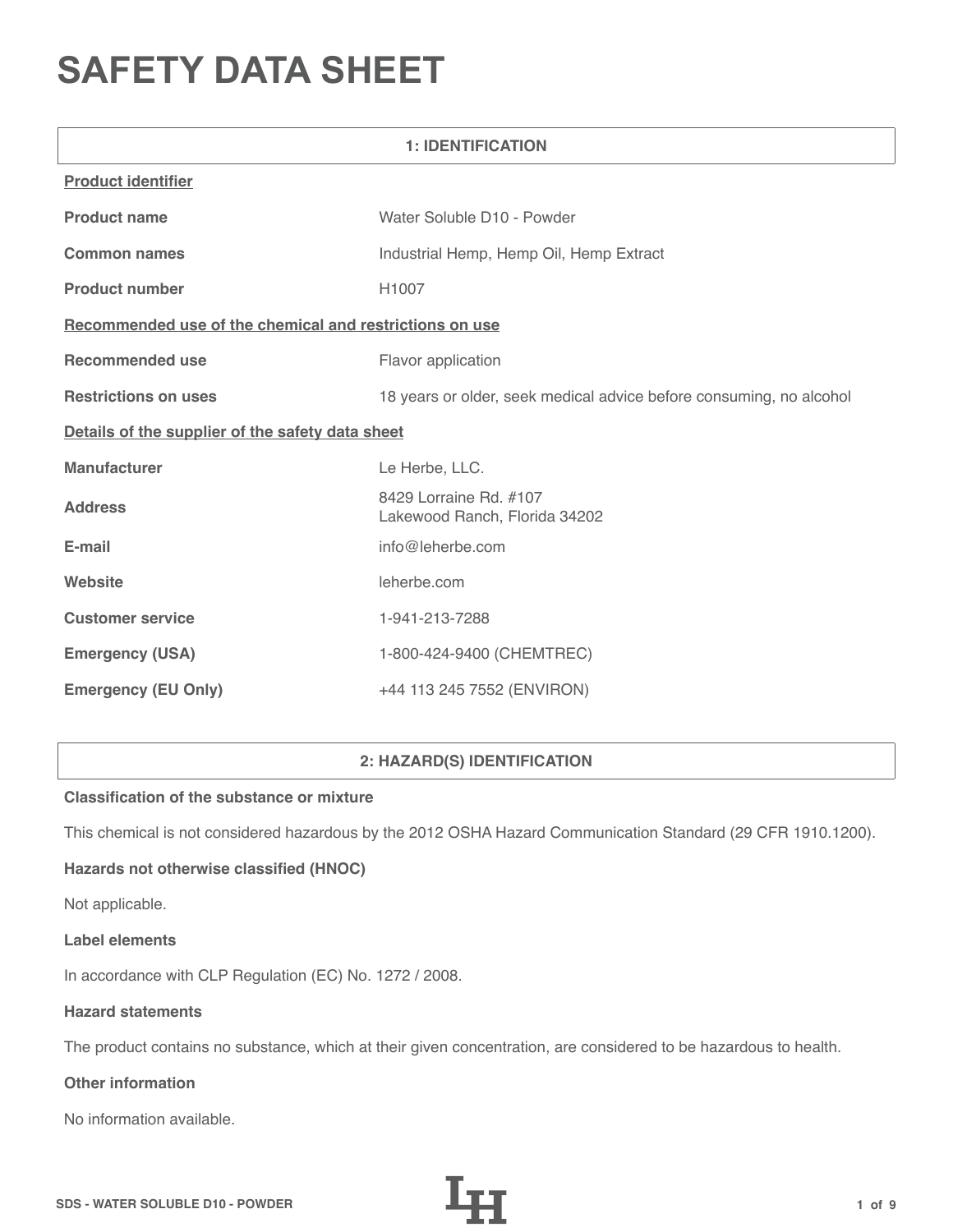# **3: COMPOSITION / INFORMATION ON INGREDIENTS**

**Substance**

| <b>CHEMICAL NAME</b> | $CAS \#$   | EC#       | <b>TRADE SECRET</b> |
|----------------------|------------|-----------|---------------------|
| Hemp oil, ext.       | 89958-21-4 | 289-644-3 | $\star$             |

\*Exact percentage (concentration) of composition has been withheld as a trade secret.

|                                                                            | <b>4: FIRST AID MEASURES</b>                                                                                            |
|----------------------------------------------------------------------------|-------------------------------------------------------------------------------------------------------------------------|
| <b>Description of first aid measures</b>                                   |                                                                                                                         |
| <b>Inhalation</b>                                                          | Move to fresh air.                                                                                                      |
| Eye contact                                                                | Rinse thoroughly with plenty of water for at least 15 minutes, lifting lower<br>and upper eyelids. Consult a physician. |
| <b>Skin contact</b>                                                        | Wash skin with soap and water.                                                                                          |
| Ingestion                                                                  | Clean mouth with water and drink afterwards plenty of water.                                                            |
| Most important symptoms and effects, both acute and delayed                |                                                                                                                         |
| <b>Symptoms</b>                                                            | No information available.                                                                                               |
| Indication of any immediate medical attention and special treatment needed |                                                                                                                         |
| <b>Note to physicians</b>                                                  | Treat symptomatically.                                                                                                  |

|                                                    | <b>5: FIRE FIGHTING MEASURES</b>                                                                                                      |
|----------------------------------------------------|---------------------------------------------------------------------------------------------------------------------------------------|
| Suitable extinguishing media                       | Use extinguishing measures that are appropriate to local circumstances<br>and the surrounding environment.                            |
| Large fire                                         | Use of water spray when fighting fire may be inefficient.                                                                             |
| Unsuitable extinguishing media                     | Do not scatter spilled material with high pressure water streams.                                                                     |
| Specific hazards arising from the<br>chemical      | No information available.                                                                                                             |
| <b>Hazardous combustion products</b>               | Carbon dioxide (CO2).                                                                                                                 |
| <b>Explosion data</b>                              |                                                                                                                                       |
| <b>Sensitivity to mechanical impact</b>            | None                                                                                                                                  |
| <b>Sensitivity to static discharge</b>             | None                                                                                                                                  |
| Special protective equipment for fire-<br>fighters | Firefighters should wear self-contained breathing apparatus and full<br>firefighting turnout gear. Use personal protection equipment. |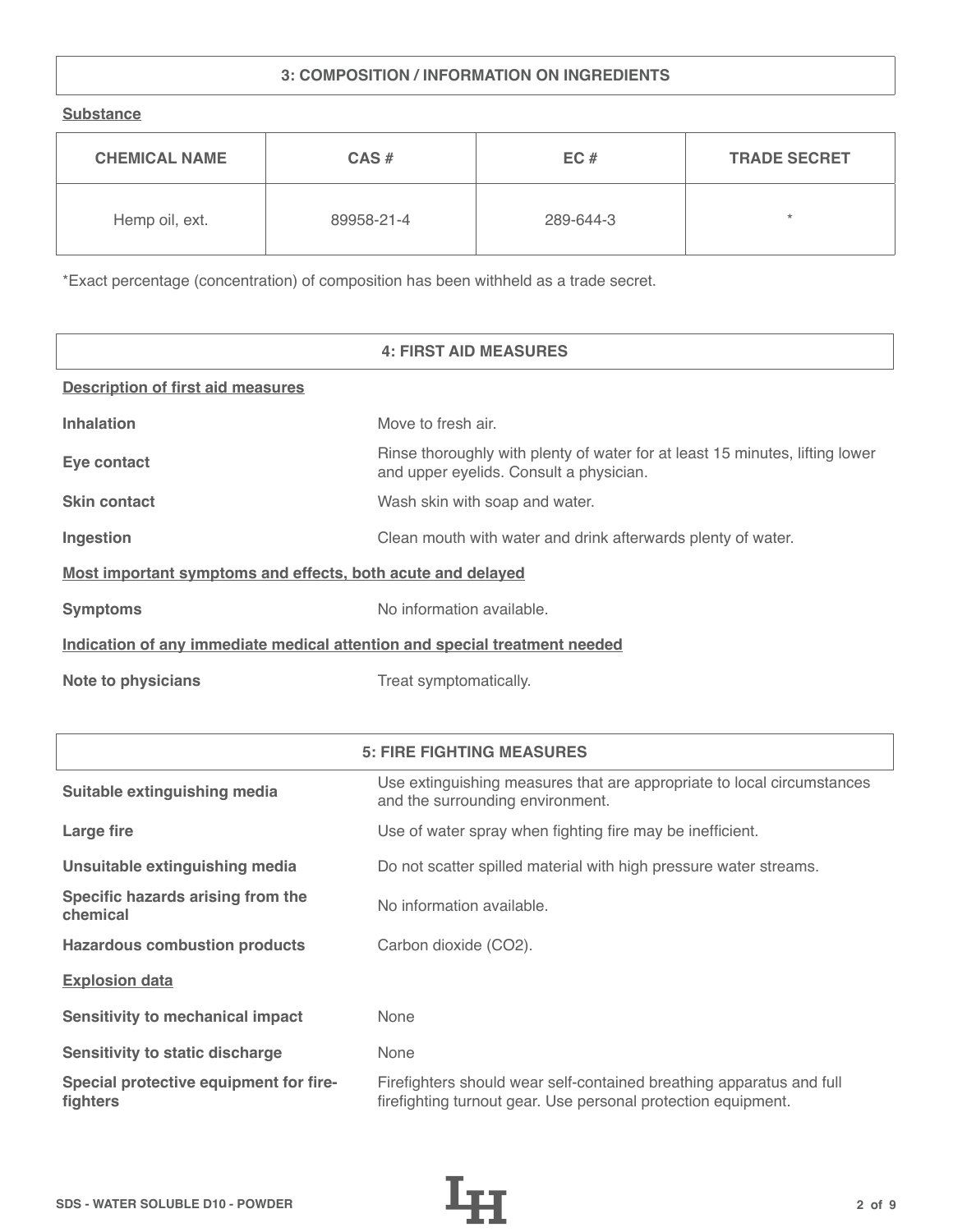#### **6: ACCIDENTAL RELEASE MEASURES**

| Personal precautions, protective equipment and emergency procedures |  |  |  |
|---------------------------------------------------------------------|--|--|--|
|                                                                     |  |  |  |

**Personal precautions** Ensure adequate ventilation.

# **Methods and material for containment and cleaning up**

| <b>Methods for containment</b> | Prevent further leakage or spillage if safe to do so. |
|--------------------------------|-------------------------------------------------------|
|                                |                                                       |

**Methods for cleaning up Pick up and transfer to properly labeled containers.** 

# **7: HANDLING AND STORAGE**

## **Precautions for safe handling**

Advice on safe handling **Handle in accordance with good industrial hygiene and safety practice.** 

## **Conditions for safe storage, including any incompatibilities**

**Storage conditions** Keep container tightly closed in a dark, dry and well-ventilated area.

## **8: EXPOSURE CONTROLS / PERSONAL PROTECTION**

#### **Control parameters**

| <b>Exposure limits</b>                                                | The following ingredients are the only ingredients of the product above<br>the cut-off level (or level that contributes to the hazard classification of the<br>mixture) which have an exposure limit applicable in the region for which<br>this safety data sheet is intended or other recommended limit. At this time,<br>the other relevant constituents have no known exposure limits from the<br>sources listed here. |
|-----------------------------------------------------------------------|---------------------------------------------------------------------------------------------------------------------------------------------------------------------------------------------------------------------------------------------------------------------------------------------------------------------------------------------------------------------------------------------------------------------------|
| <b>Appropriate engineering controls</b>                               |                                                                                                                                                                                                                                                                                                                                                                                                                           |
| <b>Engineering controls</b>                                           | <b>Showers</b>                                                                                                                                                                                                                                                                                                                                                                                                            |
|                                                                       | Eyewash stations                                                                                                                                                                                                                                                                                                                                                                                                          |
|                                                                       | Ventilation systems                                                                                                                                                                                                                                                                                                                                                                                                       |
| Individual protection measures, such as personal protective equipment |                                                                                                                                                                                                                                                                                                                                                                                                                           |
| <b>Eye/face protection</b>                                            | No special protective equipment required.                                                                                                                                                                                                                                                                                                                                                                                 |
| Skin and body protection                                              | No special protective equipment required.                                                                                                                                                                                                                                                                                                                                                                                 |
| <b>Respiratory protection</b>                                         | No protective equipment is needed under normal use conditions. If<br>exposure limits are exceeded or irritation is experienced, ventilation and<br>evacuation may be required.                                                                                                                                                                                                                                            |
| <b>General hygiene considerations</b>                                 | Handle in accordance with good industrial hygiene and safety practice.                                                                                                                                                                                                                                                                                                                                                    |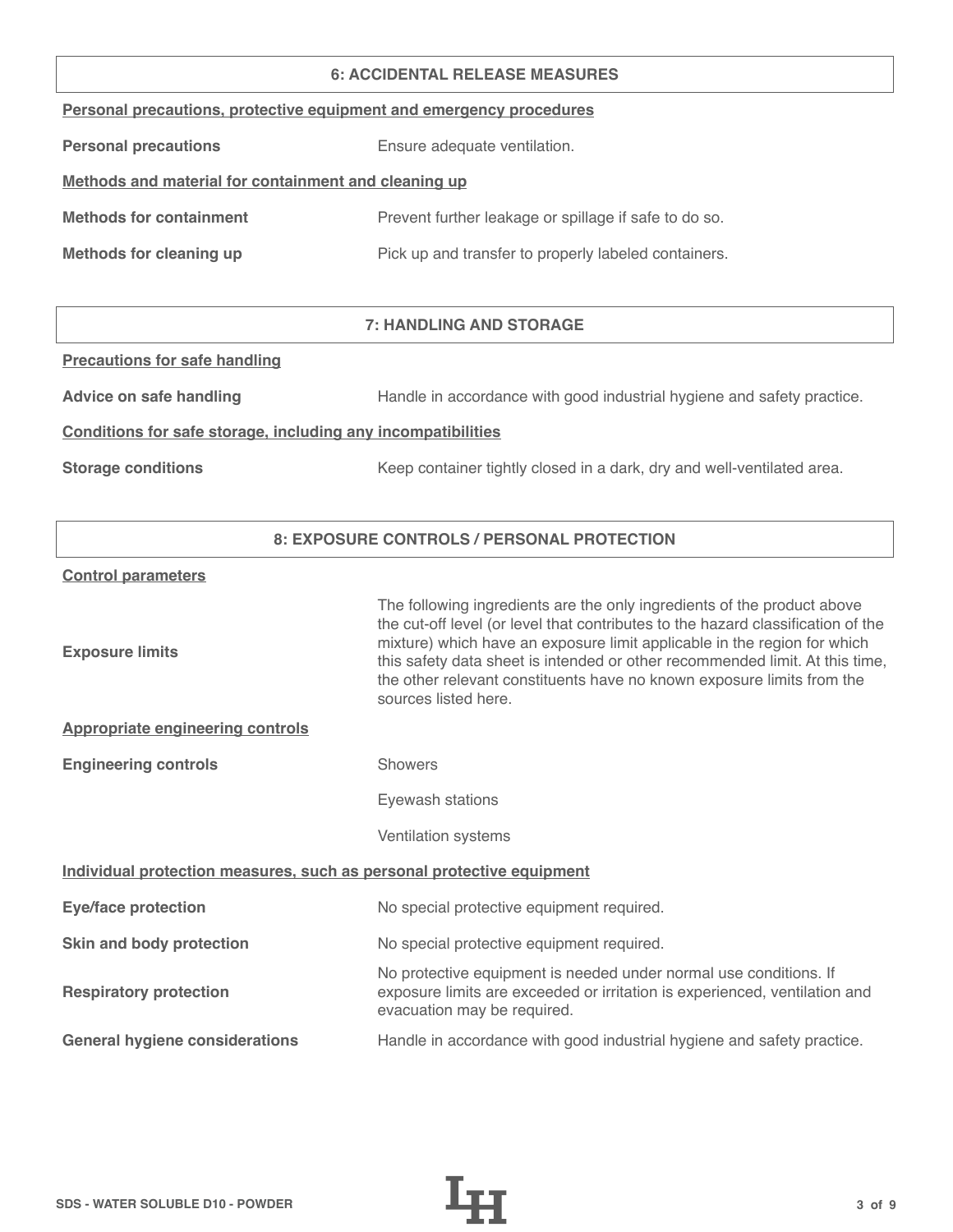## **9: PHYSICAL AND CHEMICAL PROPERTIES**

## **Information on basic physical and chemical properties**

| <b>Appearance</b>                | Powder                                |
|----------------------------------|---------------------------------------|
| <b>Color</b>                     | White to off white                    |
| Odor                             | Odorless                              |
| <b>Physical State</b>            | Solid                                 |
| pH                               | $4.5 - 6.5$                           |
| <b>Boiling Point</b>             | No data available.                    |
| <b>Melting Point</b>             | No data available.                    |
| <b>Relative Density</b>          | No data available.                    |
| <b>Refractive Index</b>          | No data available.                    |
| <b>Specific Gravity</b>          | No data available.                    |
| <b>Vapor Pressure</b>            | No data available.                    |
| <b>Vapor Density</b>             | No data available.                    |
| <b>Decomposition Temperature</b> | No data available.                    |
| <b>Viscosity</b>                 | No data available.                    |
| <b>Flash Point (Closed Cup)</b>  | No data available.                    |
| <b>Flammable Limits</b>          | No data available.                    |
| <b>Auto Ignition Temperature</b> | No data available.                    |
| <b>Solubility</b>                | Soluble in water. Soluble in ethanol. |
| <b>Evaporation Rate</b>          | No data available.                    |
| <b>Partition Coefficient</b>     | No data available.                    |
| <b>Other information</b>         | No data available.                    |

| <b>10: STABILITY AND REACTIVITY</b>       |                                                                          |  |
|-------------------------------------------|--------------------------------------------------------------------------|--|
| <b>Reactivity</b>                         | No information available.                                                |  |
| <b>Chemical stability</b>                 | Stable under normal conditions.                                          |  |
| <b>Possibility of hazardous reactions</b> | None under normal processing.                                            |  |
| <b>Conditions to avoid</b>                | Keep away from artificial light, sunlight, high heat, and high humidity. |  |
| <b>Incompatible materials</b>             | Strong oxidizing agents.                                                 |  |
| <b>Hazardous decomposition products</b>   | None known based on information supplied.                                |  |

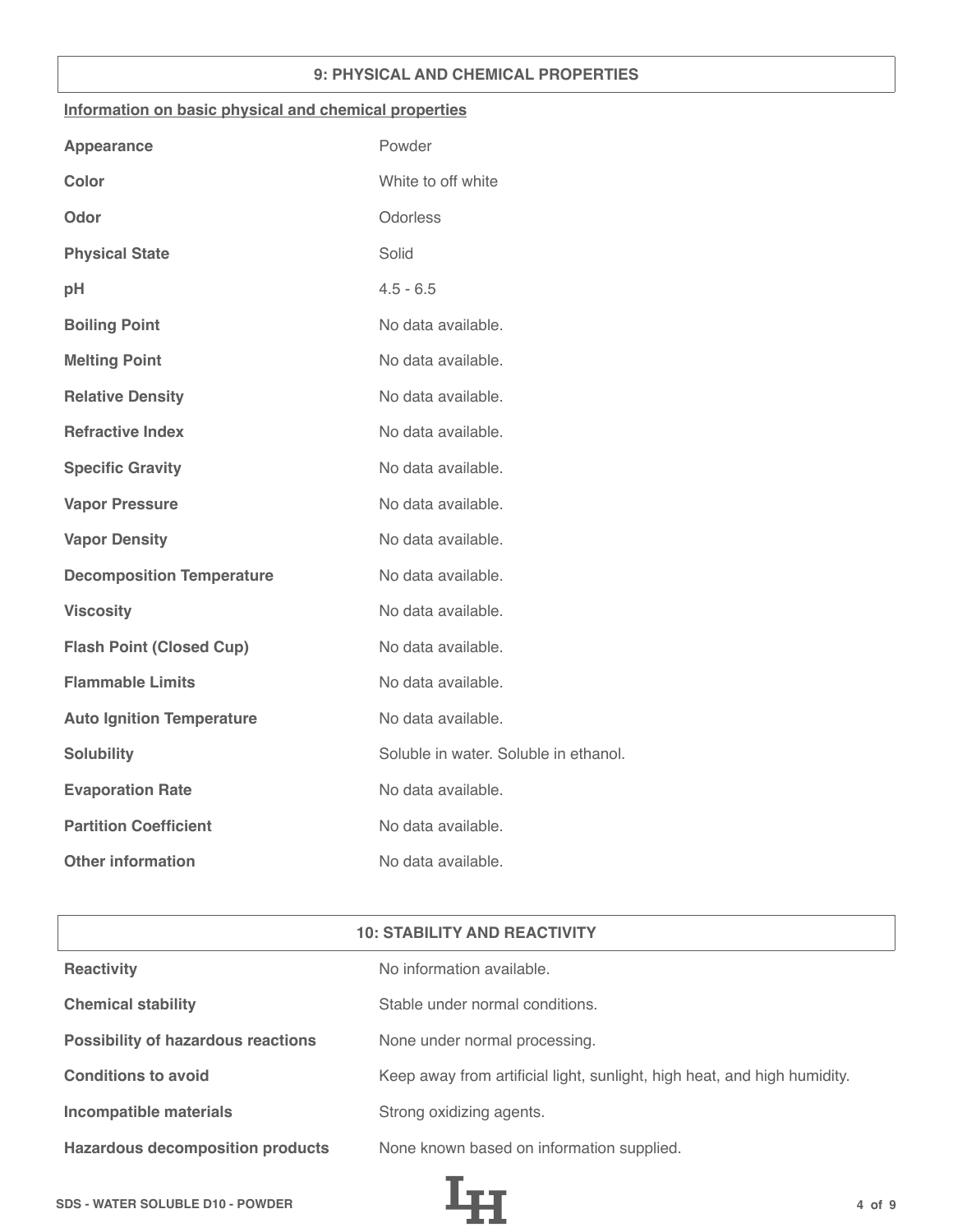## **11: TOXICOLOGICAL INFORMATION**

| Information on likely routes of exposure                                                   |                                                                   |  |
|--------------------------------------------------------------------------------------------|-------------------------------------------------------------------|--|
| <b>Inhalation</b>                                                                          | Specific test data for the substance or mixture is not available. |  |
| Eye contact                                                                                | Specific test data for the substance or mixture is not available. |  |
| <b>Skin contact</b>                                                                        | Specific test data for the substance or mixture is not available. |  |
| Ingestion                                                                                  | Specific test data for the substance or mixture is not available. |  |
| Symptoms related to the physical, chemical and toxicological characteristics               |                                                                   |  |
| <b>Symptoms</b>                                                                            | No information available.                                         |  |
| <b>Acute toxicity</b>                                                                      |                                                                   |  |
| <b>Numerical measures of toxicity</b>                                                      | No information available                                          |  |
| Delayed and immediate effects as well as chronic effects from short and long-term exposure |                                                                   |  |
| <b>Skin corrosion/irritation</b>                                                           | No information available.                                         |  |
| Serious eye damage/eye irritation                                                          | No information available.                                         |  |
| <b>Respiratory or skin sensitization</b>                                                   | No information available.                                         |  |
| <b>Germ cell mutagenicity</b>                                                              | No information available.                                         |  |
| <b>Reproductive toxicity</b>                                                               | No information available.                                         |  |
| <b>STOT - single exposure</b>                                                              | No information available.                                         |  |
| <b>STOT - repeated exposure</b>                                                            | No information available.                                         |  |
| <b>Aspiration hazard</b>                                                                   | No information available.                                         |  |
| <b>Other adverse effects</b>                                                               | No information available.                                         |  |
| <b>Interactive effects</b>                                                                 | No information available.                                         |  |

## **12: ECOLOGICAL INFORMATION**

## **Ecotoxicity**

This overall composition has not been tested. Hemp oil is not classified as being acutely or chronically toxic to aquatic life. This product does not contain citrus as a byproduct of the distillation process, which are classified as being very toxic to the aquatic environment. However, due to the physical properties of this product (density and volatility) it will not remain in the environment for an extended period of time.

| <b>Persistence and biodegradability</b> | Inherently biodegradable.                                                                                          |
|-----------------------------------------|--------------------------------------------------------------------------------------------------------------------|
| <b>Bioaccumulative potential</b>        | Bioaccumulation is unlikely.                                                                                       |
| <b>Mobility in soil</b>                 | Expected to volatilize from soil or water to the air and oxidize to carbon<br>dioxide in the presence of sunlight. |
| <b>PBT &amp; vPvB assessment</b>        | No information available.                                                                                          |
| Other adverse effect                    | No information available.                                                                                          |
| <b>SDS - WATER SOLUBLE D10 - POWDER</b> | $5$ of $9$                                                                                                         |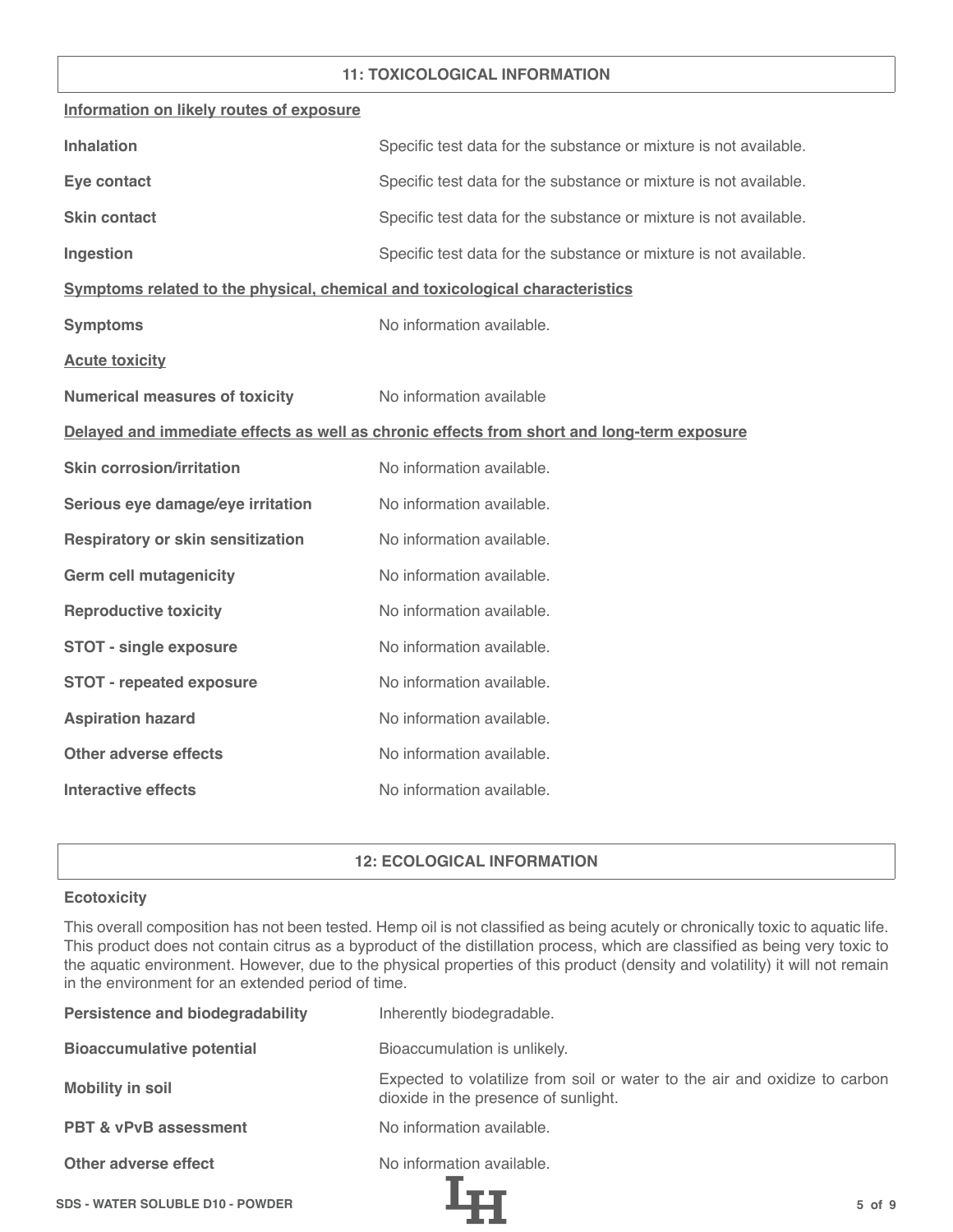## **13: DISPOSAL CONSIDERATIONS**

#### **Waste treatment methods**

| Waste from residues/unused products | Dispose of in accordance with local regulations. Dispose of waste in |
|-------------------------------------|----------------------------------------------------------------------|
|                                     | accordance with environmental legislation.                           |
| .                                   |                                                                      |

**Contaminated packaging The Contaminated packaging Containers.** 

| <b>14: TRANSPORT INFORMATION</b> |                           |
|----------------------------------|---------------------------|
| <b>DOT</b>                       | Not regulated.            |
| <b>TDG</b>                       | No information available. |
| <b>MEX</b>                       | No information available. |
| ICAO (air)                       | No information available. |
| <b>IATA</b>                      | No information available. |
| <b>IMDG</b>                      | No information available. |
| <b>RID</b>                       | No information available. |
| <b>ADR</b>                       | No information available. |
| <b>ADN</b>                       | No information available. |

## **15. REGULATORY INFORMATION**

# **International inventories**

| <b>TSCA</b>     | No information available. |
|-----------------|---------------------------|
| <b>DSL/NDSL</b> | No information available. |
| <b>EINECS</b>   | No information available. |
| <b>ENCS</b>     | No information available. |
| <b>IECSC</b>    | No information available. |
| <b>KECL</b>     | No information available. |
| <b>PICCS</b>    | No information available. |
| <b>AICS</b>     | No information available. |

#### **U.S. Federal Regulations**

#### **2018 Farm Bill - Enacted**

"The term 'hemp' means the plant Cannabis sativa L. and any part of that plant, including the seeds thereof and all derivatives, extracts, cannabinoids, isomers, acids, salts, and salts of isomers, whether growing or not, with a delta-9 tetrahydrocannabinol concentration of not more than 0.3 percent on a dry weight basis."

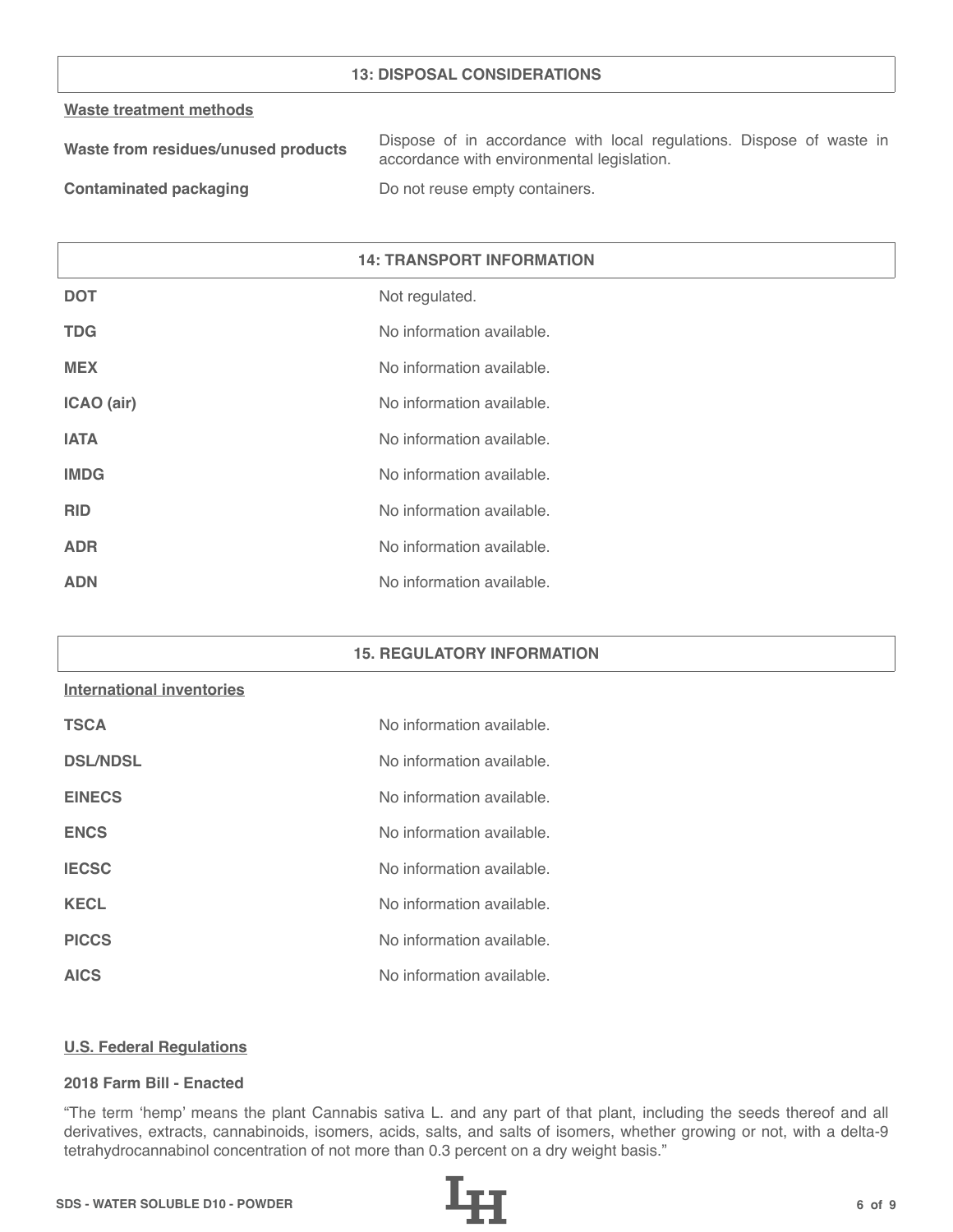## **SEC. 10114. Interstate Commerce**

(a) RULE OF CONSTRUCTION. - Nothing in this title or an amendment made by this title prohibits the interstate commerce of hemp (as defined in section 297A of the Agricultural Marketing Act of 1946 (as added by section 10113)) or hemp products.

(b) TRANSPORTATION OF HEMP AND HEMP PRODUCTS. - No State or Indian Tribe shall prohibit the transportation or shipment of hemp or hemp products produced in accordance with subtitle G of the Agricultural Marketing Act of 1946 (as added by section 10113) through the State or the territory of the Indian Tribe, as applicable.

# **CERCLA/SARA**

| CERCLA - Hazardous Substances and their<br>Reportable Quantities | None. |
|------------------------------------------------------------------|-------|
| Section 302 Extremely Hazardous<br>Substances and TPOs           | None. |
| Section 302 Extremely Hazardous<br>Substances and ROs            | None. |
| Section 313 - Chemical Category                                  | None. |
| Section 313 - Reporting de minimis                               | None. |
| <b>EPA Label Information</b>                                     |       |
|                                                                  |       |

| Pesticide registration number | Not applicable. |
|-------------------------------|-----------------|
|-------------------------------|-----------------|

#### **U.S. State Regulations**

| <b>Florida</b>  |          |
|-----------------|----------|
| <b>Statutes</b> | 581.217  |
| Rule            | 5K-4.034 |

#### **California Prop. 65**

# **Chemicals known to the State of California to cause cancer**

This product does not contain a chemical requiring a warning under California Prop. 65.

#### **Chemicals known to the State of California to cause reproductive toxicity**

This product does not contain a chemical requiring a warning under California Prop. 65.

| Carcinogen                          | Not listed. |
|-------------------------------------|-------------|
| Developmental Toxicity              | Not listed. |
| Male Reproductive Toxicity          | Not listed. |
| <b>Female Reproductive Toxicity</b> | Not listed. |

#### **U.S. State Right-to-Know Regulations**

This product does not contain any substances regulated under applicable state right-to-know regulations.

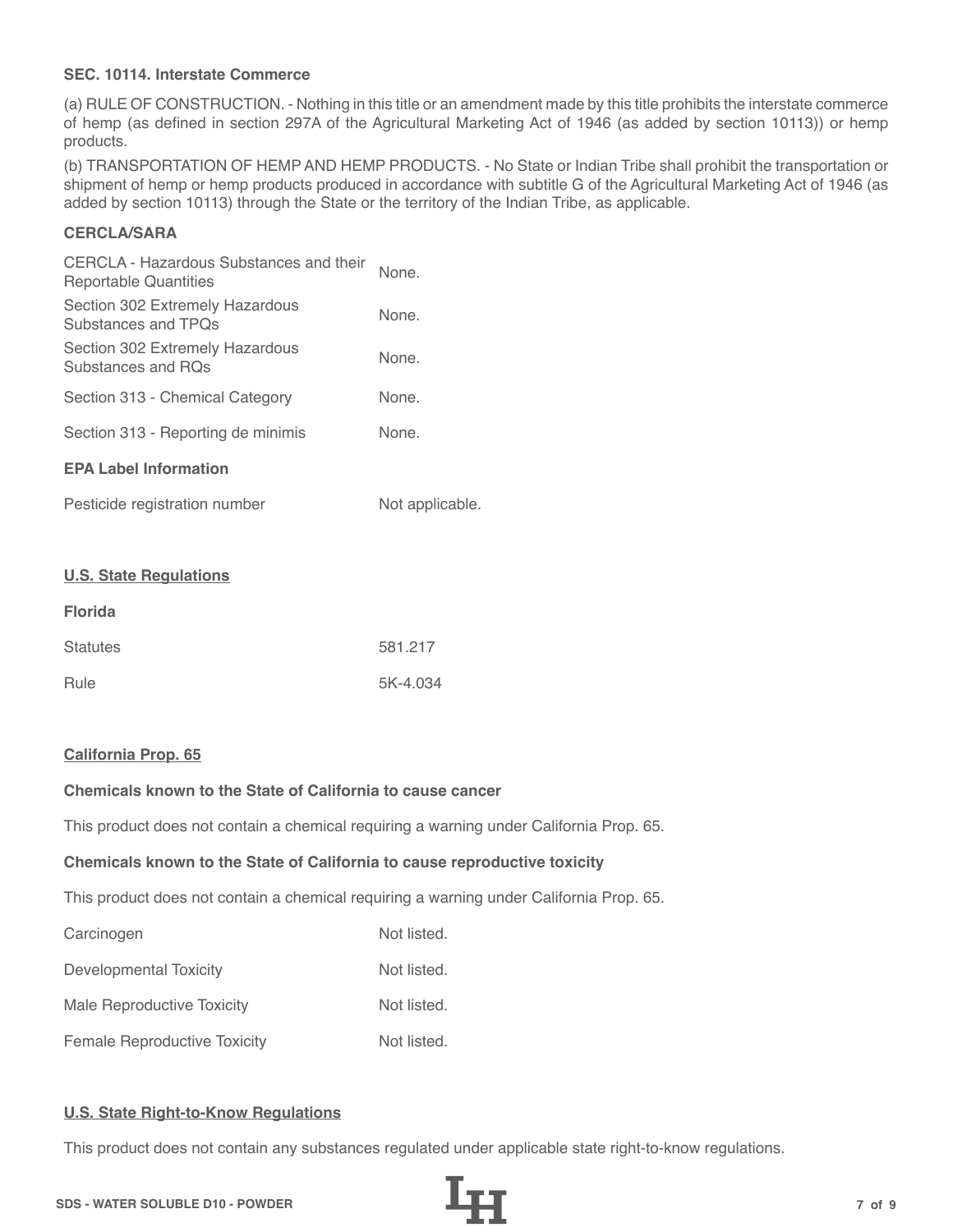## **16: OTHER INFORMATION**

| Key or legend to abbreviations and acronyms used in the safety data sheet |                                                                                        |  |
|---------------------------------------------------------------------------|----------------------------------------------------------------------------------------|--|
| <b>ACGIH</b>                                                              | American Conference of Governmental Industrial Hygienists                              |  |
| <b>ADR</b>                                                                | European Agreement concerning the International Carriage of Dangerous<br>Goods by Road |  |
| <b>AIHA</b>                                                               | American Industrial Hygiene Association                                                |  |
| <b>CAS</b>                                                                | <b>Chemical Abstracts Service</b>                                                      |  |
| <b>CFR</b>                                                                | United States Code of Federal Regulations                                              |  |
| <b>DOT</b>                                                                | United States Department of Transportation                                             |  |
| <b>DSL/NDSL</b>                                                           | Canadian Domestic Substances List/Non-Domestic Substances List                         |  |
| <b>ECHA</b>                                                               | European Chemicals Agency                                                              |  |
| <b>EINECS</b>                                                             | European Inventory of Existing Chemical Substances                                     |  |
| <b>ENCS</b>                                                               | Japan Existing and New Chemical Substances                                             |  |
| <b>FDA</b>                                                                | United States Food and Drug Administration                                             |  |
| <b>GHS</b>                                                                | Globally Harmonized System of Classification and Labeling of Chemicals                 |  |
| <b>GRAS</b>                                                               | Generally Recognized as Safe                                                           |  |
| <b>IARC</b>                                                               | International Agency for Research on Cancer                                            |  |
| <b>ICAO</b>                                                               | International Civil Aviation Organization                                              |  |
| <b>IECSC</b>                                                              | China Inventory of Existing Chemical Substances                                        |  |
| <b>IMDG</b>                                                               | International Maritime Code for Dangerous Goods                                        |  |
| <b>KECL</b>                                                               | Korean Existing and Evaluated Chemical Substances                                      |  |
| <b>NFPA</b>                                                               | National Fire Protection Association                                                   |  |
| <b>NIOSH</b>                                                              | United States National Institute for Occupational Safety and Health                    |  |
| <b>NTP</b>                                                                | United States National Toxicology Program                                              |  |
| <b>OSHA</b>                                                               | United States Occupational Health and Safety Administration                            |  |
| <b>PICCS</b>                                                              | Philippines Inventory of Chemicals and Chemical Substances                             |  |
| <b>RID</b>                                                                | Regulations Concerning the International Transport of Dangerous Goods<br>by Rail       |  |
| <b>TWA</b>                                                                | <b>Time Weighted Average</b>                                                           |  |
| <b>TSCA</b>                                                               | United States Toxic Substances Control Act Section 8(b) Inventory                      |  |